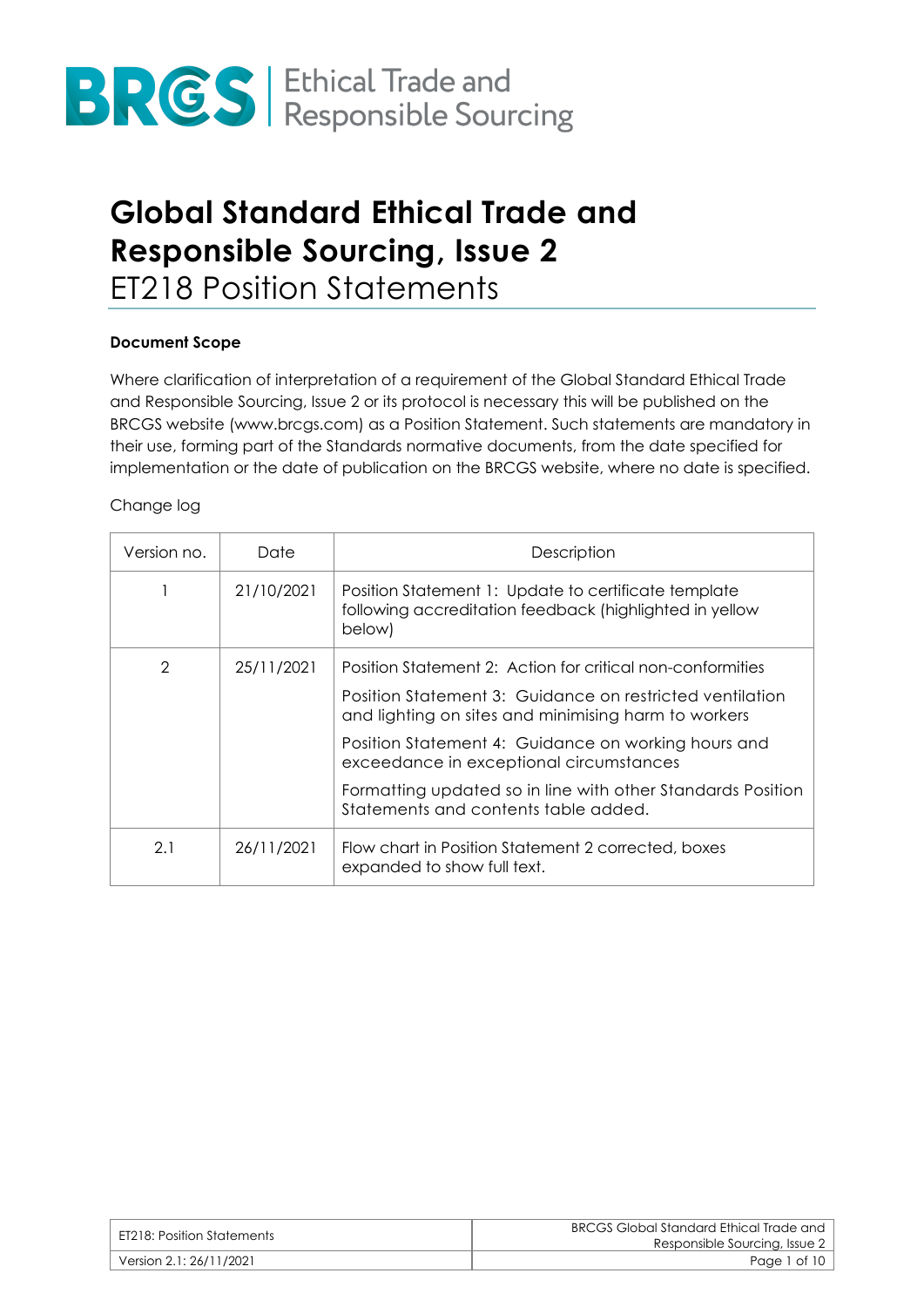

### **Contents**

| $\mathbf{1}$   |                                                                                 |  |
|----------------|---------------------------------------------------------------------------------|--|
|                |                                                                                 |  |
| 3              | Guidance on restricted ventilation and lighting on sites and minimising harm to |  |
| $\overline{4}$ | Guidance on working hours and exceedance in exceptional circumstances 9         |  |

| ET218: Position Statements | BRCGS Global Standard Ethical Trade and<br>Responsible Sourcing, Issue 2 |
|----------------------------|--------------------------------------------------------------------------|
| Version 2.1: 26/11/2021    | Page 2 of 10                                                             |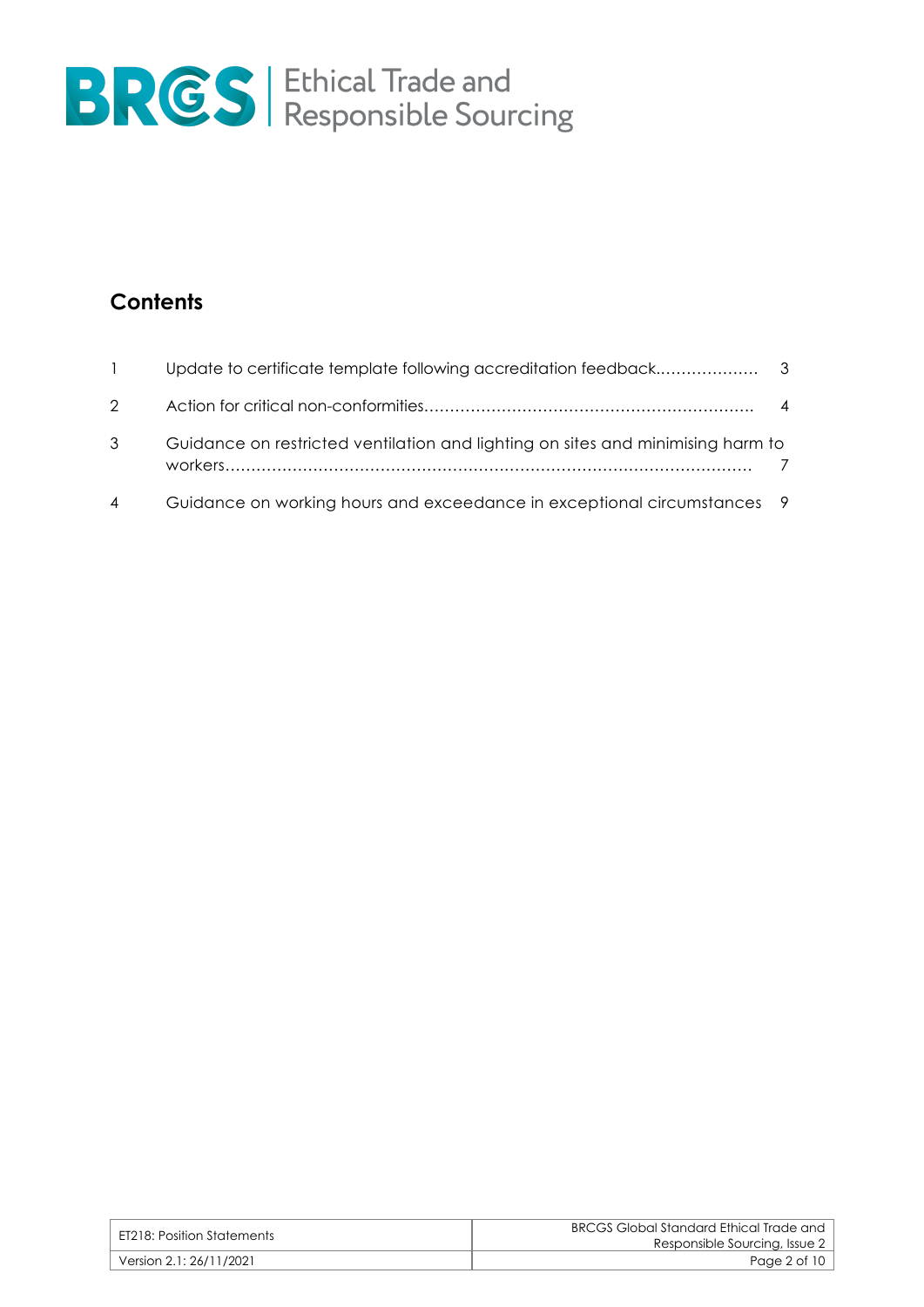

### **1 Update to certificate template following accreditation feedback**

#### **CERTIFICATION BODY NAME OR LOGO**

Auditor number(s)

Certification Body name (accredited Certification Body No. x) certifies that, having conducted an audit

At the COMPANY NAME

SITE CODE

AUDIT SITE ADDRESS

### has implemented an ethical trading and responsible sourcing management system meeting the requirements set out in

### **GLOBAL STANDARD for ETHICAL TRADE AND RESPONSIBLE SOURCING ISSUE 2: OCTOBER 2020**

For the scope of activities

Date(s) of initial certification:

Certificate issue date:

Certificate expiry date: (for example, 3 years after the issue date)**:**

Re-issue Date:

Accreditation body logo **BRCGS** Logo

Authorised by

\_\_\_\_\_\_\_\_\_\_\_\_\_\_\_\_\_\_\_

Name and full address of Certification Body Certificate traceability reference Unique certificate traceability number

This certificate remains the property of (name of Certification Body)

If you would like to feedback comments on the BRCGS Standard or the audit process directly to BRCGS, please contact tell.brcgs.com

#### Visit brcdirectory.com to validate certificate authenticity

| ET218: Position Statements | BRCGS Global Standard Ethical Trade and<br>Responsible Sourcing, Issue 2 |
|----------------------------|--------------------------------------------------------------------------|
| Version 2.1: 26/11/2021    | Page 3 of 10                                                             |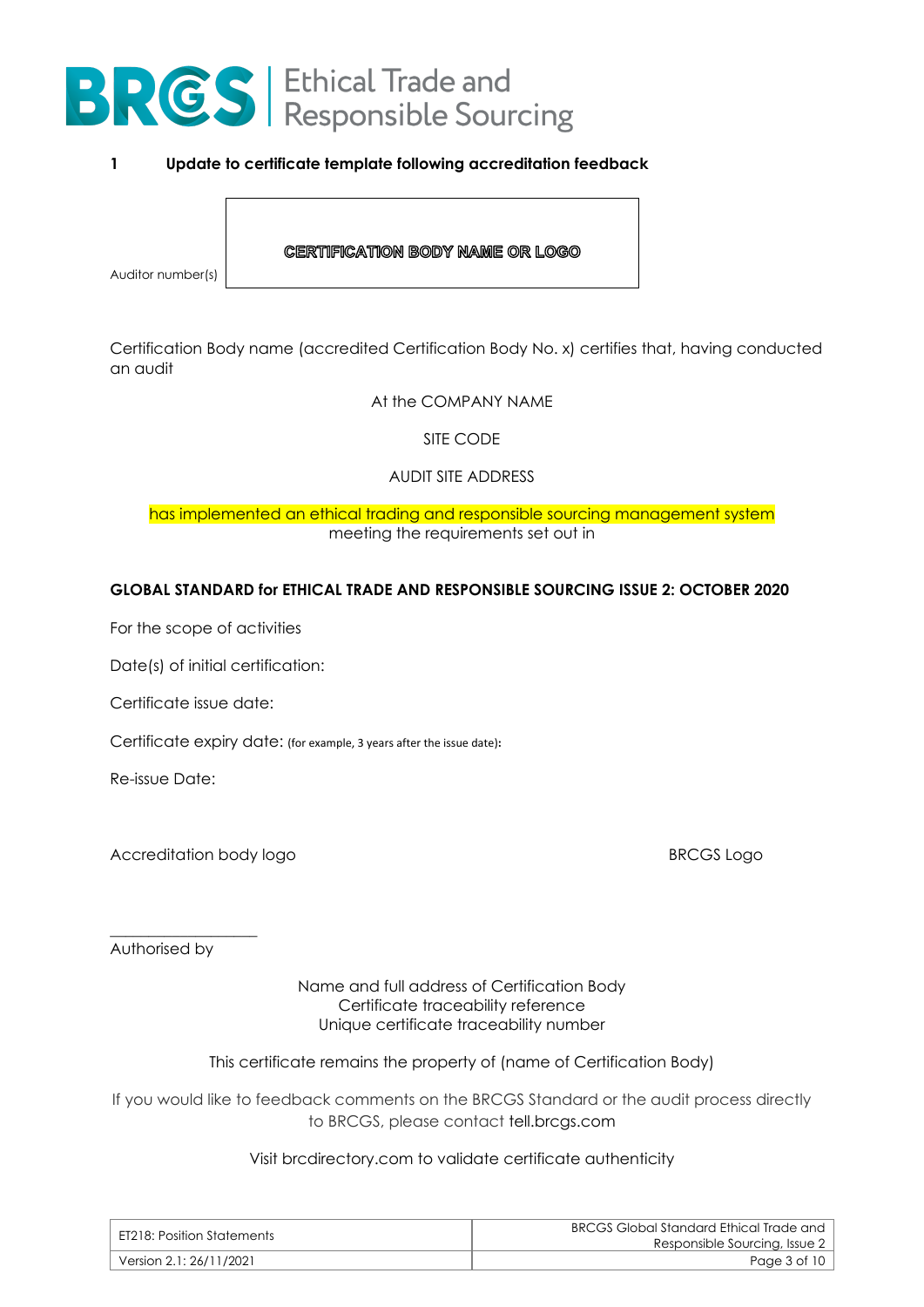### **2 Guidance on handling critical non-conformities identified during audit**

### **2.1 Introduction**

During an audit against the BRCGS Global Standard for Ethical Trade & Responsible Sourcing – whether it is an Initial Certification, Surveillance or Recertification audit - it is possible that an auditor may identify a critical non-conformity. The Standard defines a critical non-conformity as a serious failure in a site's ethical trade and responsible sourcing management system, including

- breach of legislation constituting an illegal activity, such as human trafficking, fraud or bribery
- harmful activity that presents an immediate risk to the well-being, health, employment or human rights of workers

Guidance is provided for auditors on how to deal with critical non-conformities, however in the first instance they should contact their certification body for advice on the actions they should take as soon as possible after identifying a critical non-conformity, particularly in relation to advice on safeguarding vulnerable individuals.

As stated in the Audit Protocol of the Global Standard, if a critical non-conformity is identified, the site will be required to undergo a new Initial Certification Audit to achieve or reinstate certification, once the non-conformity has been satisfactorily resolved.

### **2.2 Examples of critical non-conformity areas**

As a guide, these are examples of critical non-conformities, although it is not an exhaustive list:

- Children working onsite under the age of 15
- Young workers found working in unsafe conditions and/or working at night
- Workers being paid significantly less than the national minimum wage
- Instances where there are working hours in excess of 60 hours per week
- Health & Safety conditions that pose an immediate threat to workers' safety or life
- Bonded labour where workers have paid pre-employment deposits
- Forced labour or human trafficking
- Bribery, corruption or fraud or poor information security
- Sexual harassment and/or bullying

However, as with all non-conformities, a critical is largely defined and dependent on the context and evidence that the auditor finds onsite.

### **2.3 Decision tree for evaluating possible critical non-conformities**

It is important that the auditor evaluates any suspected critical non-conformity effectively and considers the context in which the issue has occurred. As support the following decision tree approach is outlined as follows:

| ET218: Position Statements | BRCGS Global Standard Ethical Trade and<br>Responsible Sourcing, Issue 2 |
|----------------------------|--------------------------------------------------------------------------|
| Version 2.1: 26/11/2021    | Page 4 of 10                                                             |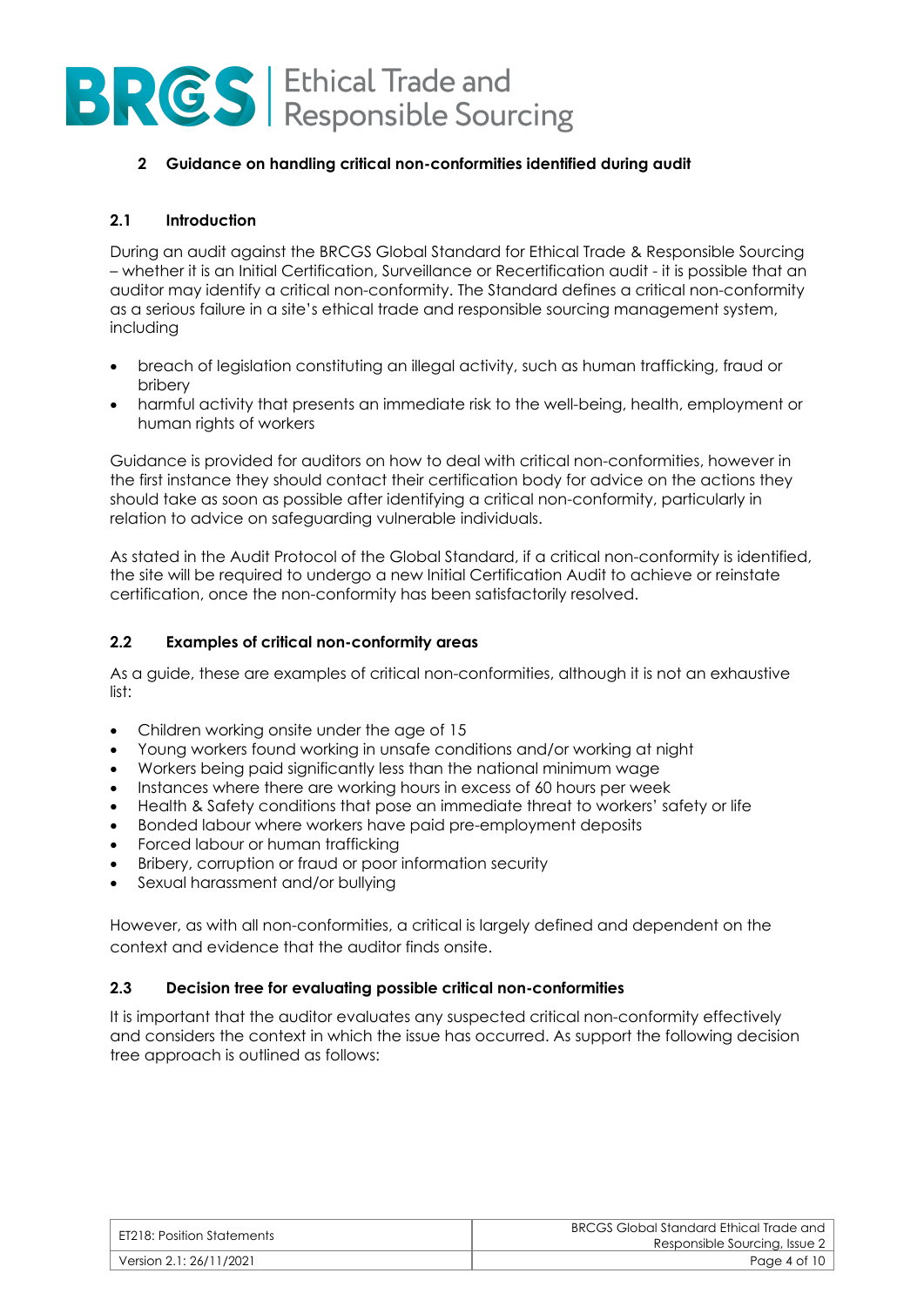

| ET218: Position Statements | BRCGS Global Standard Ethical Trade and<br>Responsible Sourcing, Issue 2 |
|----------------------------|--------------------------------------------------------------------------|
| Version 2.1: 26/11/2021    | Page 5 of 10                                                             |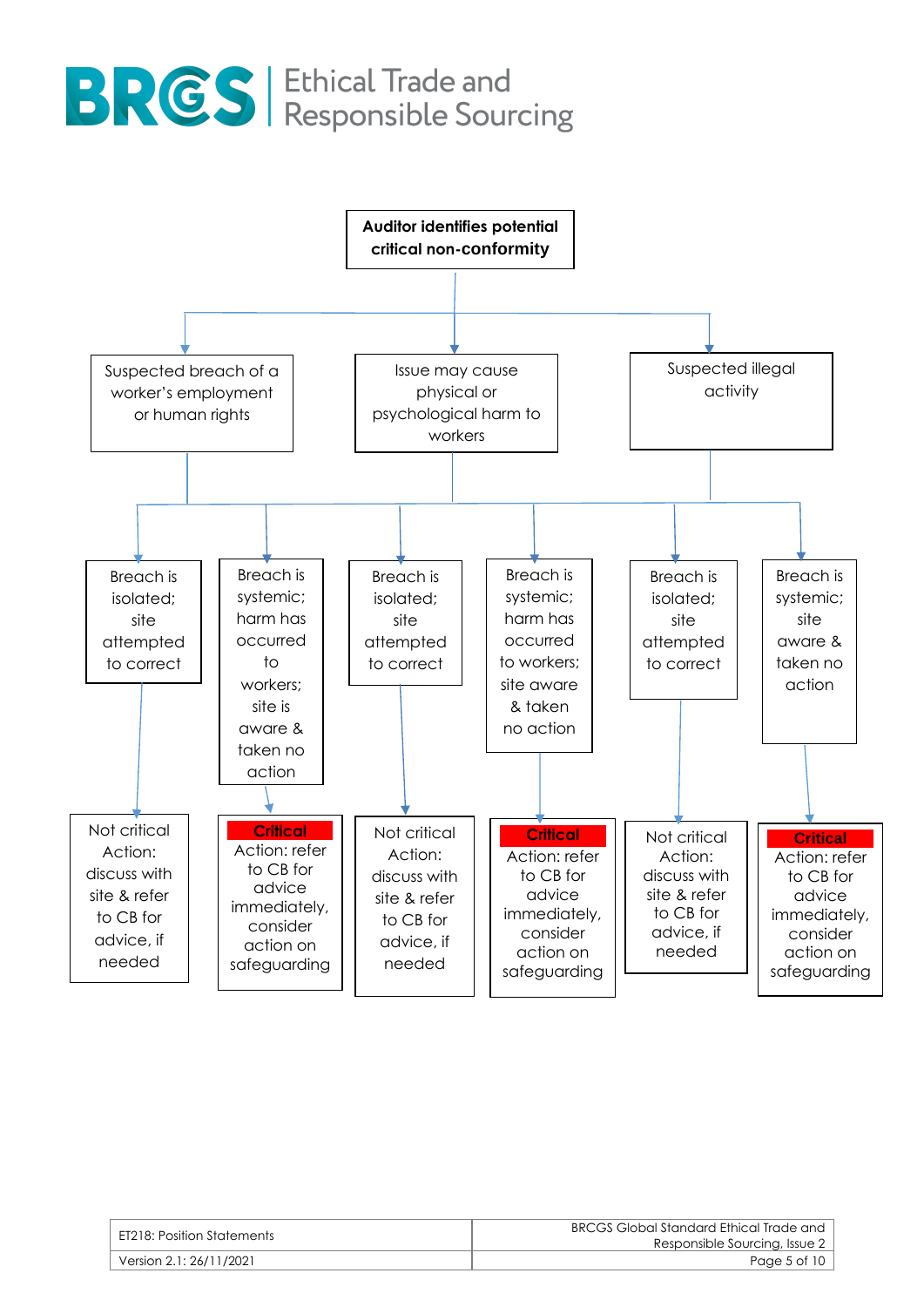### **2.4 Actions if a critical non-conformity is confirmed**

Once the auditor is satisfied that a critical non-conformity exists, they shall contact their certification body immediately to discuss the nature of the non-conformity, their assessment of the potential risk to the safety of any individuals involved, possible safeguarding actions required and whether there is any threat to the auditor's safety. The auditor maybe required by their Certification Body to complete a supplementary report on the circumstances.

| ET218: Position Statements | BRCGS Global Standard Ethical Trade and<br>Responsible Sourcing, Issue 2 |
|----------------------------|--------------------------------------------------------------------------|
| Version 2.1: 26/11/2021    | Page 6 of 10                                                             |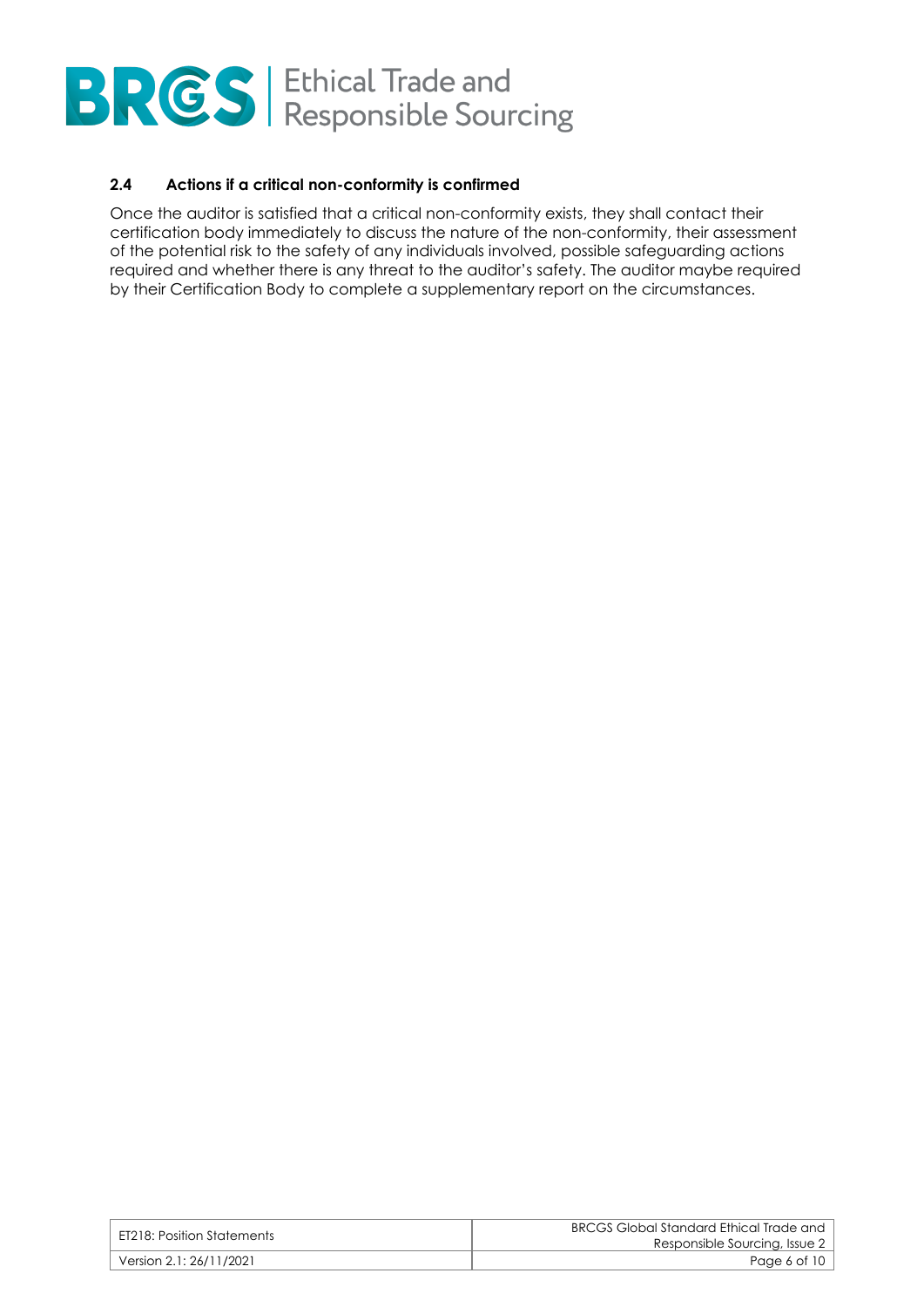### **3 Guidance on restricted ventilation and lighting on sites and minimising harm to workers**

### **3.1 Introduction**

The working environment of a site can be affected by many factors, some of which may cause physical or psychological harm to workers, such as inadequate ventilation and lighting which can damage workers' health and well-being. However, there may be circumstances where a product safety issue requires a site to limit the ventilation and lighting inside a production area. If so, the site will still have a legal responsibility to ensure that workers' physical and psychological health is protected, despite the restricted conditions.

### **3.2 Risk Assessment**

In such circumstances the site shall ensure protection of workers by undertaking a risk assessment related to workers who perform tasks in areas with restricted ventilation and/or lighting. By understanding the risks and the potential negative impacts on workers, the site shall define an action plan to control, minimise or eliminate any potential harm to workers. The site shall:

- Identify the potential harm to workers using a risk assessment approach.
- Once the risks have been identified and prioritised, the site shall identify precautionary actions that shall be taken to protect workers in these areas, such as regular breaks away from the production area, the provision of appropriate Personal Protective Equipment or clothing etc.
- **•** Ensure that all precautionary measures are clearly explained to those involved with managing, supervising or advising workers in restricted areas, including supervisors, managers and the senior manager with overall responsibility for health and safety management.
- Provide regular training and information to all those working in a restricted area, including temporary or agency workers, so that they understand how to do their jobs safely.
- **•** Ensure that any accidents, injuries or dangerous incidents that occur in the restricted area are documented and investigated. If changes are made as a result, procedures shall also be updated and retraining carried out.
- The risk assessment and related action plan shall be reviewed when any significant changes are made to the environment and at a minimum annually. This review shall include consultation with those staff working in the restricted area to consider suggestions for improvement.
- Consider whether medical screening is required to be provided for those staff working in restricted areas to ensure that their health and well-being is not being adversely affected.

### **3.3 What should an auditor look for during an audit?**

An auditor shall look for evidence of the risk assessment relating to restricted ventilation and lighting, together with the detailed action plan. The auditor shall check for evidence of review, in consultation with those affected. Site accident records shall be reviewed and challenged to ensure an effective root cause and preventative action has been completed to ensure potential reoccurrence is prevented.

| ET218: Position Statements | BRCGS Global Standard Ethical Trade and<br>Responsible Sourcing, Issue 2 |
|----------------------------|--------------------------------------------------------------------------|
| Version 2.1: 26/11/2021    | Page 7 of 10                                                             |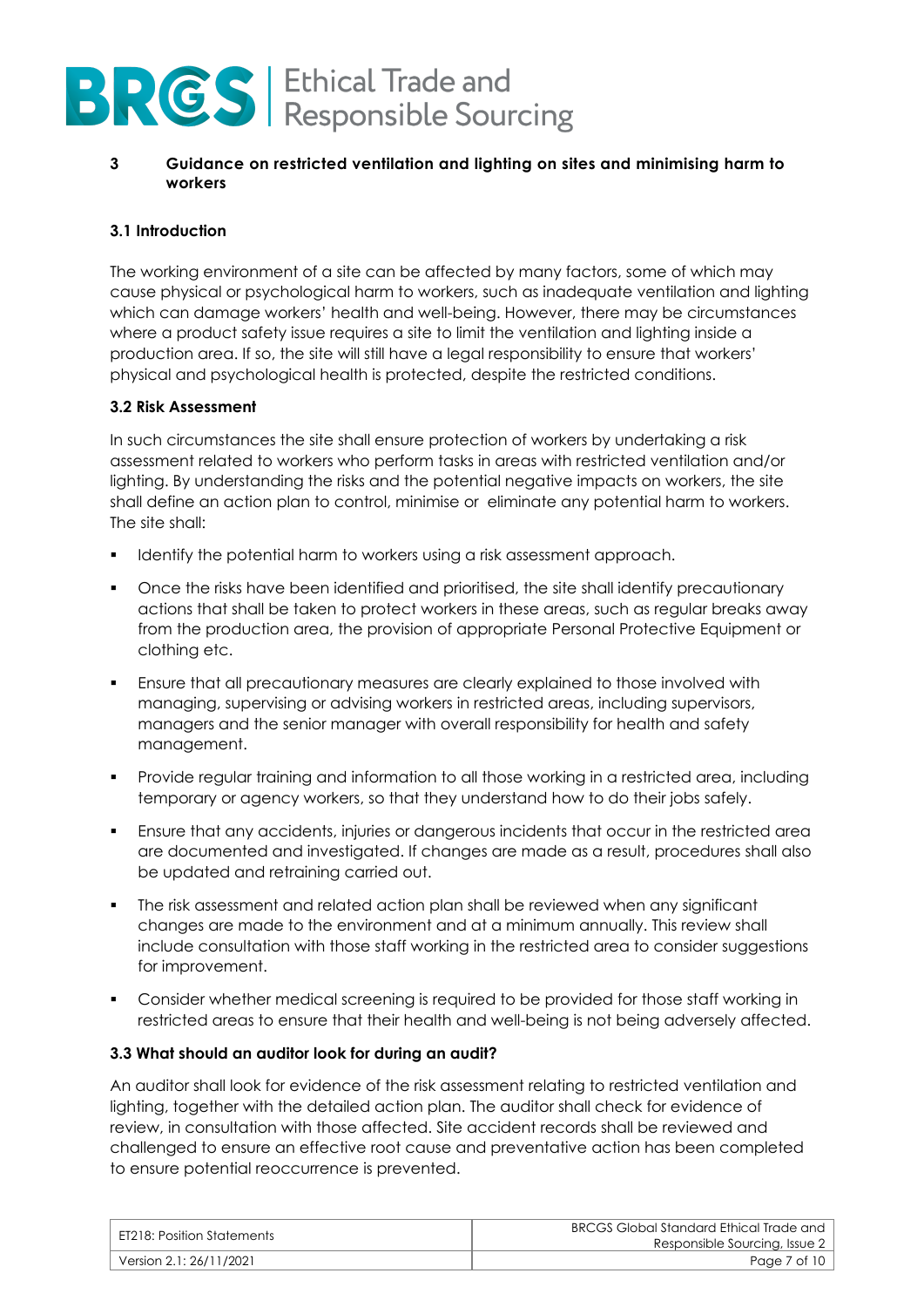

The auditor shall interview the senior manager to assess their understanding of the related risks. Interviews shall also include the Health and Safety worker representative to establish if there have been any work-related incidents where a worker's health has been physically or psychologically harmed as a result of working in a restricted area and to find out if they have been approached by any workers who have concerns about their own or other's health. Interviews with workers shall include workers who work in restricted areas to ensure they understand the health and safety risks and what they should do to keep themselves safe.

### **3.4 Local Legislation**

The auditor shall consider local legislation and may seek additional advise on requirements from local health and safety executive where necessary.

| ET218: Position Statements | BRCGS Global Standard Ethical Trade and<br>Responsible Sourcing, Issue 2 |
|----------------------------|--------------------------------------------------------------------------|
| Version 2.1: 26/11/2021 \, | Page 8 of 10                                                             |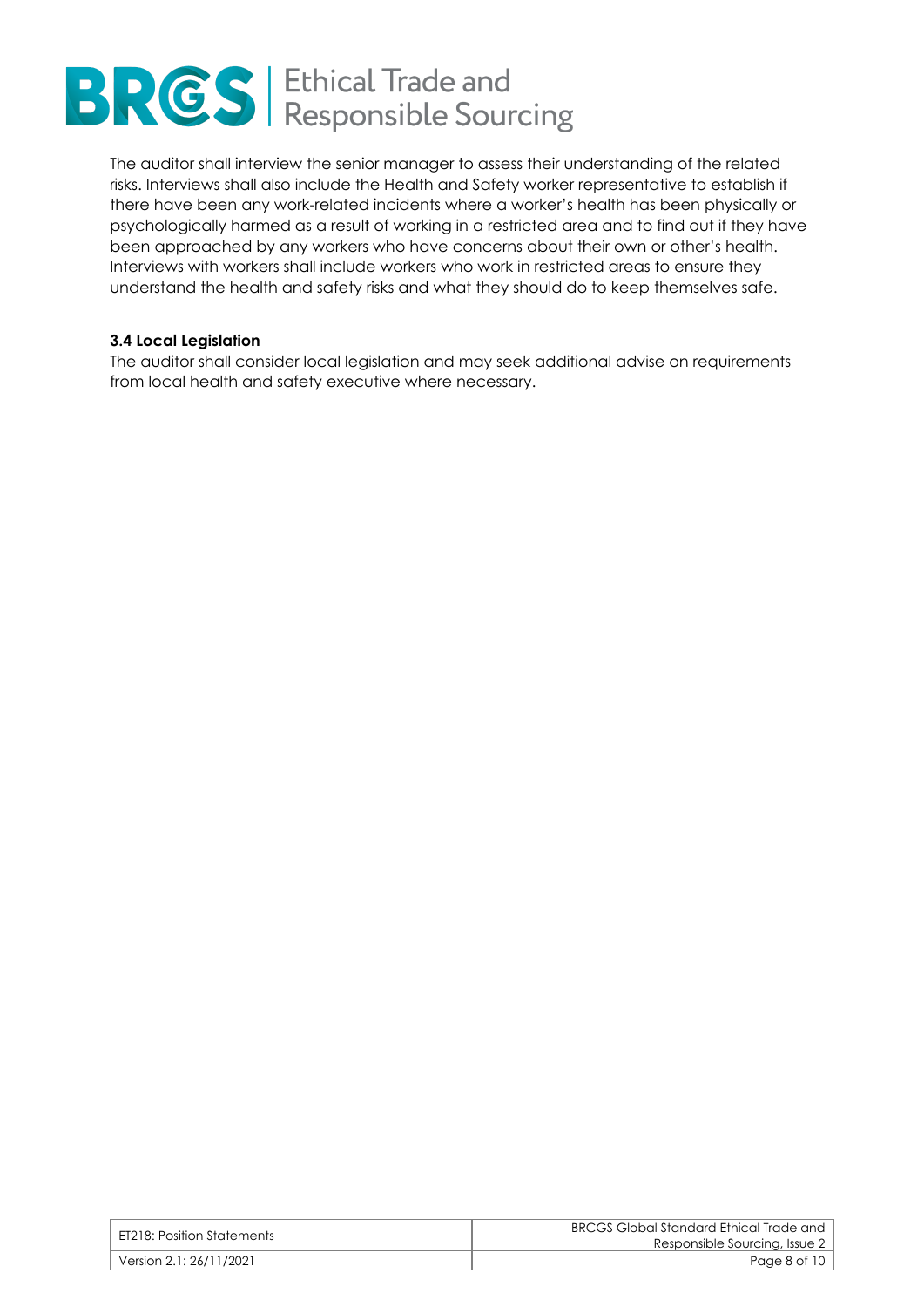### **4 Guidance on working hours and exceedance in exceptional circumstances**

### **4.1 Introduction**

Clause 3.8.6 of the Standard states that working hours may only be exceeded under exceptional circumstances, including:

- It is allowed by national law and collective agreement freely negotiated with worker representatives;
- Appropriate safeguards are taken to protect workers' health and safety, and
- The employer can demonstrate that exceptional circumstances apply, such as unexpected production peaks, accidents and emergencies.

In any event, legal limits shall always be complied with.

The purpose of this guidance is to clarify the expectation of the clause regarding exceptional circumstances and the conditions that should be in place to protect workers' health, safety and well-being.

### **4.2 Expectations relating to exceptional circumstances**

An exceptional circumstance is defined as something that cannot be predicted and in the Interpretation Guideline of the Standard, it states that excessive overtime is not permitted unless the site has a "strong and justifiable reason". However, it should be noted that a site's reason should also address all of the three conditions of exceptional circumstances and if an auditor is concerned that one or more have not been properly considered, then a nonconformity shall be raised.

### **4.3 What a site should do to protect its staff?**

To ensure that a site manages the issue of working hours, ensuring that overtime does not become habitual and that the threshold of 60 hours (48 ordinary hours and 12 hours overtime) is only exceeded in exceptional circumstances, the following actions may be considered:

- Provide regular training for existing managers, supervisors and workers on the issue, to remind them what is considered exceptional circumstances under the Standard, including that overtime is voluntary as stated in the site's policies and procedures on working hours.
- Include the issue in induction training for new staff, including managers, supervisors, employees, temporary and agency workers on the site's policies and procedures on working hours, time off and overtime to ensure that they are aware of acceptable practice.
- Perform regular reviews of training and communication, ensuring it is available in the languages spoken by those onsite and that it is suitable for all types of workers onsite, irrespective of their gender or employment status.
- Ensure that the sites working hours policies and procedures are available to all workers on site, for example via noticeboards and/or included in reference materials such as the staff handbook.
- Ensure that consultation and dialogue with the trade union or worker representatives on working hours is included for discussion at meetings, particularly if there are collective bargaining agreements in place, to ensure that worker expectations are being considered and addressed, alongside legal obligations and health and safety safeguards.

| ET218: Position Statements | BRCGS Global Standard Ethical Trade and<br>Responsible Sourcing, Issue 2 |
|----------------------------|--------------------------------------------------------------------------|
| Version 2.1: 26/11/2021    | Page 9 of 10                                                             |